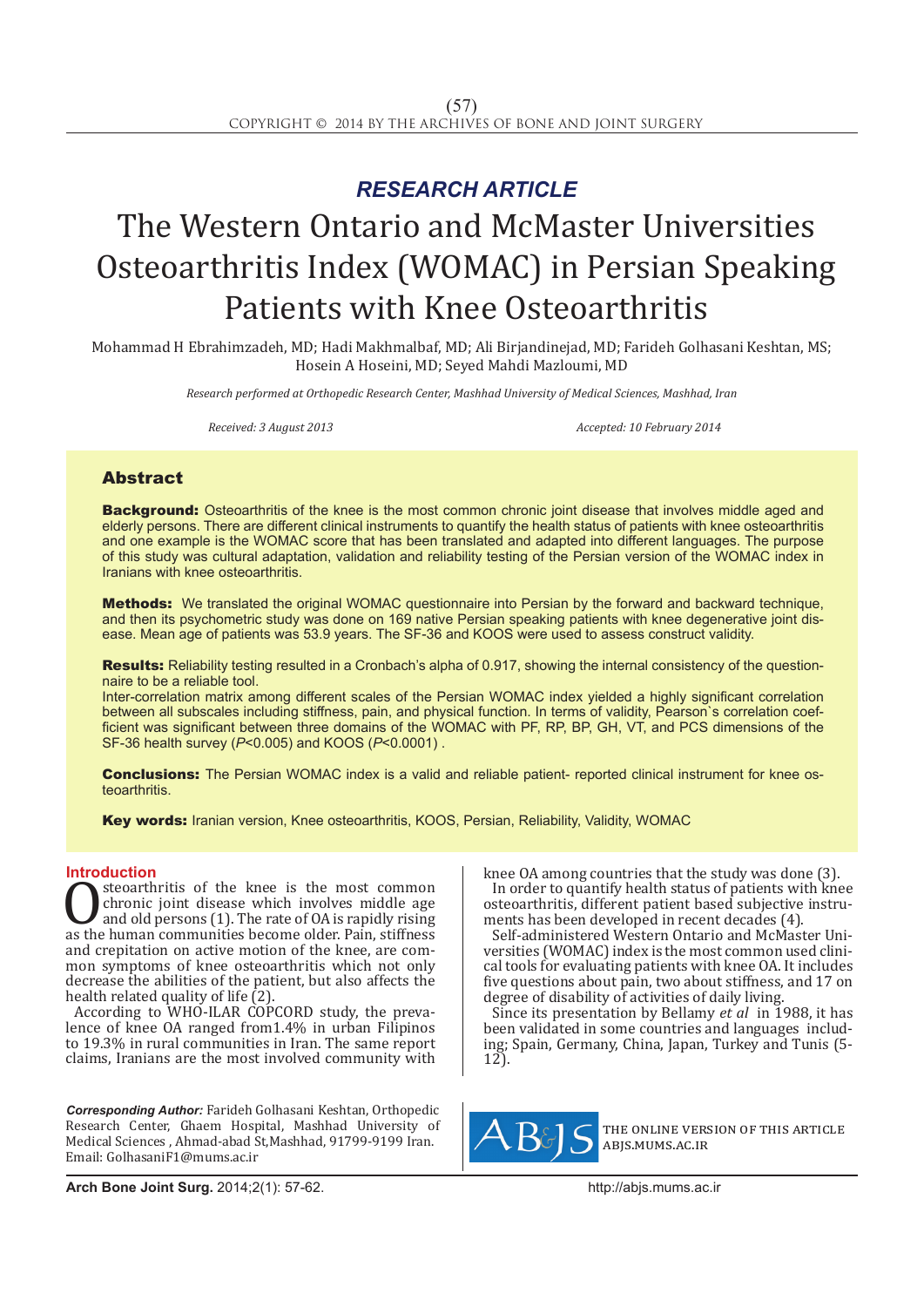Different validation studies of WOMAC make this clinical instrument usable for knee OA evaluation before and at follow-up of treatment protocols including non-operative and operative.

These validation studies for WOMAC index also enable clinical investigators to assess those clinical outcome reports using this index for knee OA management from different parts of the world collectively.

To our knowledge, Persian version of WOMAC index has not been validated in Persian speaking patients with knee OA. Persian is spoken in Iran, Afghanistan and Tajikistan. As a result; the aim of this study was to assess validity and reliability of Persian translation of WOMAC index in Iran.

#### **Materials and Methods** *Participants*

One hundred sixty-nine individuals who were diag-<br>nosed having osteoarthritis of the knee invited to participate in our survey in the knee clinic of Ghaem hospital at Mashhad University of Medical Sciences, Mashhad, Iran. Including criteria were OA of the as the primary problem of the patient, age minimum of 50 years, no previous surgery for knee OA and ability to read and write in Persian. Excluding criteria included knee OA with less cular disease, advances cardiaciopulmonary disease and lower limb neuralgic impairment. In all patients, Persian was their mother tongue. The study has got approval from the Committee of Ethical Affairs in Research of Mashhad University of Medical Sciences. All participants were informed of the study and signed the consent form.

# *Instruments*

# *Western Ontario and McMaster Universities Osteoar- thritis Index (WOMAC)*

This questionnaire is used to assess the health status of osteoarthritis patients introduced in 1988 (13). It is consisted of 33 items which evaluates the health and function of the patient from various aspects including: clinical symptoms (5 questions), severity of joint stiffness (2 questions), degree of pain (9 questions), and activity of daily living (17 questions).

Each question has five subscales where best situation scores as never or none and the worst one names as extreme or always. Here, higher scores are representative of better situation and less pain.

# *The SF-36 Health Survey Questionnaire*

The SF-36 is the most widely used clinical instrument for evaluation of health related quality of life since introduced in 1980s. This questionnaire is used to assess health status and quality of life of individuals and has 8 dimensions. Physical Functioning (PF), Social Functiondimensions. Physical Functioning (PF), Social Function- ing (SF), Role-Physical (RP), Bodily Pain (BP), Mental Health (MH), Role-Emotional (RE), Vitality (VT), and General Health (GH). The SF-36 was constructed to satisfy minimum psychometric standards necessary for group comparisons. This health status survey reported valid and reliable in Persian language in Iran by Montazeri *et al* in 2005 (14).

# *The Knee injury and Osteoarthritis Outcome Score (KOOS)*

This questionnaire is actually an extended version of WOMAC. It was developed in 1990 and its psychometric properties (validity and reliability) have been examined in various languages including Persian (15-22). KOOS is self-explanatory and has 42 scales including; pain, other symptoms, activity of daily living (ADL), sport and recreation (Sport/Rec) and knee related quality of life (QOL).

The KOOS has been used in numerous studies for reporting clinical outcome of OA, post traumatic OA, ACL, chondral and meniscal management (23-27).

## *Translation*

At first, we translated the original English questionnaire to Persian with forward backward method according to Guillimin *et al* (28). In this style, the original English form of the WOMAC questionnaire, firstly translated to Persian by two orthopedic surgeons and one professional English translator. Then we had a panel discussion to evaluate the similarities and differences of translations and reached to a unanimous interpretation. At the next step, a professional translator who her native language was English and fluent in Persian, did the backward translation by interpreting our final Persian version of the WOMAC to English. At the end, we compared the original form with backward translated paper. There was not a significant difference between the original English WOMAC and the translated transcript from Persian WOMAC index.

# *Validity*

Construct validity examines how well a score measure what is expected to measure. Validity refers to comparison of the current test with formerly standardized test. A one-way analysis of variance was carried out in three WOMAC dimensions.

We calculated correlation analysis between Persian versions of WOMAC with SF-36 and KOOS which already are validated in Persian as standardized tests. The 8-dimensions Persian SF-36 were utilized to evaluate convergent and divergent validity of the 24-item Persian WOMAC.

Construct validation was calculated using Pearson correlation coefficients between 24-item WOMC with the Persian version SF-36 and KOOS.

Content validity was assessed by evaluating distribution and floor effect and ceiling effect of the 24 questions of WOMAC. This content validity lets us to find out whether questions of the Persian WOMAC demonstrate all domains of the patient`s disease. As their names say, ceiling effect is highest possible score and floor effect is the opposite side. For these indexes, the proportion of answer frequencies with the lowest possible score in domains of pain, stiffness and function is 4,3 and 0 respectively, and the highest possible score in domains of pain, stiffness and function is 35,25 and 68 among our patients was calculated.

A floor and ceiling effect is considered when more than 15% of the case series got the highest and lowest total possible score (29).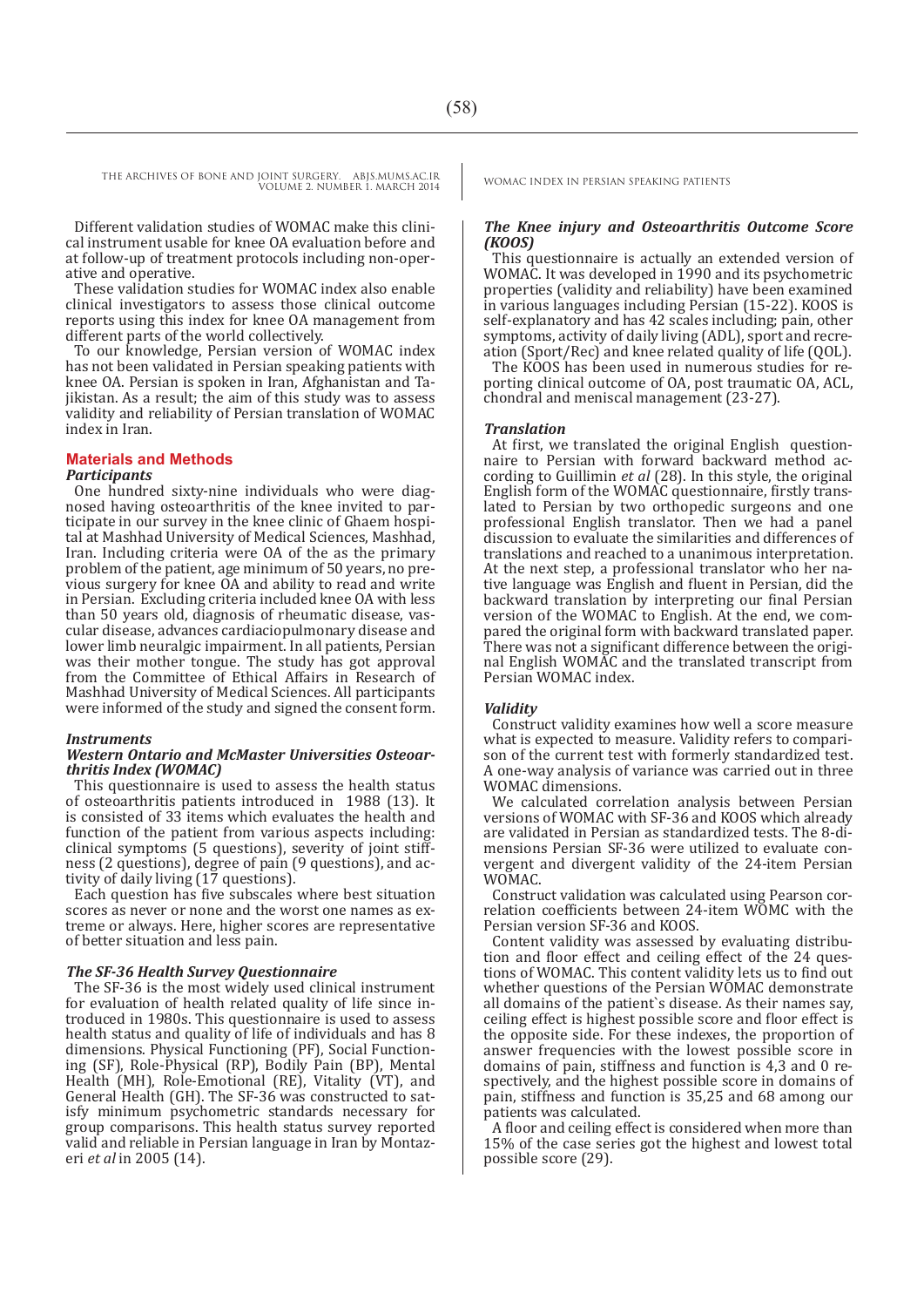THE ARCHIVES OF BONE AND JOINT SURGERY. ABJS.MUMS.AC.IR VOLUME 2. NUMBER 1. MARCH 2014

| Table 1. Demographic features of the participants with knee OA |             |  |  |  |
|----------------------------------------------------------------|-------------|--|--|--|
| Gender, N (%)                                                  |             |  |  |  |
| Male                                                           | 40 (23.7)   |  |  |  |
| Female                                                         | 129 (76.3)  |  |  |  |
| Age, Mean (SD)                                                 | 53.9 (13.3) |  |  |  |
| Level of education, $N(\%)$                                    |             |  |  |  |
| Primary school                                                 | 118 (69.8)  |  |  |  |
| Secondary school                                               | 19 (11.2)   |  |  |  |
| High school                                                    | 23(13.6)    |  |  |  |
| Higher education                                               | 8(4.7)      |  |  |  |

# *Reliability (internal consistency)*

To evaluate reproducibility of the items of Persian WOMAC, test-retest reliability and Intraclass Correlation Coefficient (ICC) was calculated. For this reason we ranWOMAC INDEX IN PERSIAN SPEAKING PATIENTS

domly asked 30 out of 169 patients to fill out the Persian WOMAC 72 hours later and in this period they did not receive any major treatment to change their condition substantially.

The ICC ranges from 0.00 (no agreement) to 1.00 (fully agreement) and describes the extent of repetition of the answers by the patients.

Internal consistency of the Persian WOMAC was evaluated by Cronbach`s alpha, when this index is between 0.70 and 0.90 it indicate good reliability (30, 31).

# **Results**

It took around 15 minutes (range from 6 to 25 minutes) for the patients to fill out the Persian WOMAC form. Most of the participants were women (76.3%) with mean age of 53.9 (Table 1).

# *Reliability (Internal consistency)*

Assessing the data by using SPSS software revealed a Cronbach's alpha of 0.917 which presents competency

| Table 2. Reliability of the Persian WOMAC index subscales |   |                  |       |                          |              |                  |                        |
|-----------------------------------------------------------|---|------------------|-------|--------------------------|--------------|------------------|------------------------|
|                                                           |   | <b>Stiffness</b> | Pain  | <b>Physical Function</b> | Mean (SD)    | Floor effect (%) | Ceiling effect $(\% )$ |
| Stiffness                                                 | r |                  | 0.552 | 0.485                    |              | $0(0\%)$         | $1(0.6\%)$             |
|                                                           | p |                  | 0.000 | 0.000                    | 15.3 (4.48)  |                  |                        |
| Pain                                                      | r | 0.552            |       | 0.826                    | 22.57(6.3)   | $0(0\%)$         | $5(2.9\%)$             |
|                                                           | D | 0.000            |       | 0.000                    |              |                  |                        |
| <b>Physical Function</b>                                  | r | 0.485            | 0.826 |                          |              | $1(0.6\%)$       | $1(0.6\%)$             |
|                                                           | p | 0.000            | 0.000 |                          | 40.94 (13.4) |                  |                        |

Table 3. Correlations between SF-36 dimensions and WOMAC subscales

|                   |                        | Range       | Mean (SD)   |              | Stiffness | Pain     | Physical Function |
|-------------------|------------------------|-------------|-------------|--------------|-----------|----------|-------------------|
|                   |                        |             |             |              |           |          | $-0.667$          |
|                   | PF                     | $0 - 95$    | 39.2 (22.5) | $\bf r$      | $-0.247$  | $-0.561$ |                   |
|                   |                        |             |             | p            | 0.001     | 0.000    | 0.000             |
|                   | RP                     | $0 - 100$   | 23.3 (36.9) | $\mathbf r$  | $-0.229$  | $-0.304$ | $-0.380$          |
|                   |                        |             |             | p            | 0.003     | 0.000    | 0.000             |
|                   | <b>BP</b>              | $0 - 100$   | 29.0 (21.7) | $\bf r$      | $-0.337$  | $-0.548$ | $-0.599$          |
|                   |                        |             |             | $\, {\bf p}$ | 0.000     | 0.000    | 0.000             |
|                   | $\mathsf{G}\mathsf{H}$ | $0 - 100$   |             | $\bf r$      | $-0.233$  | $-0.436$ | $-0.480$          |
|                   |                        |             | 43.7 (23.5) | p            | 0.002     | 0.000    | 0.000             |
|                   |                        |             |             | $\mathbf r$  | $-0.198$  | $-0.397$ | $-0.452$          |
|                   | <b>VT</b>              | $5-95$      | 47.9 (22.0) | $\, {\bf p}$ | 0.010     | 0.000    | 0.000             |
| The SF-36         |                        |             |             | $\mathbf r$  | $-0.118$  | $-0.332$ | $-0.424$          |
|                   | SF                     | $0 - 100$   | 56.1(30.5)  | $\, {\bf p}$ | 0.125     | 0.000    | 0.000             |
|                   |                        |             |             | $\bf r$      | $-0.021$  | $-0.149$ | $-0.185$          |
|                   | $\mathbf{RE}$          | $0 - 100$   | 56.1 (30.5) | $\, {\bf p}$ | 0.782     | 0.054    | 0.016             |
|                   |                        |             |             | $\mathbf r$  | $-0.138$  | $-0.258$ | $-0.314$          |
|                   | MH                     | $0 - 100$   | 56.5 (24.9) | p            | 0.074     | 0.001    | 0.000             |
|                   |                        |             |             | $\bf r$      | $-0.325$  | $-0.541$ | $-0.637$          |
| <b>PCS</b><br>MCS | $0 - 45$               | 29.9 (9.54) | p           | 0.000        | 0.000     | 0.000    |                   |
|                   |                        |             | $\mathbf r$ | $-0.056$     | $-0.189$  | $-0.245$ |                   |
|                   |                        | $2 - 54$    | 44.3 (13.3) | p            | 0.471     | 0.014    | 0.001             |
|                   |                        |             |             |              |           |          |                   |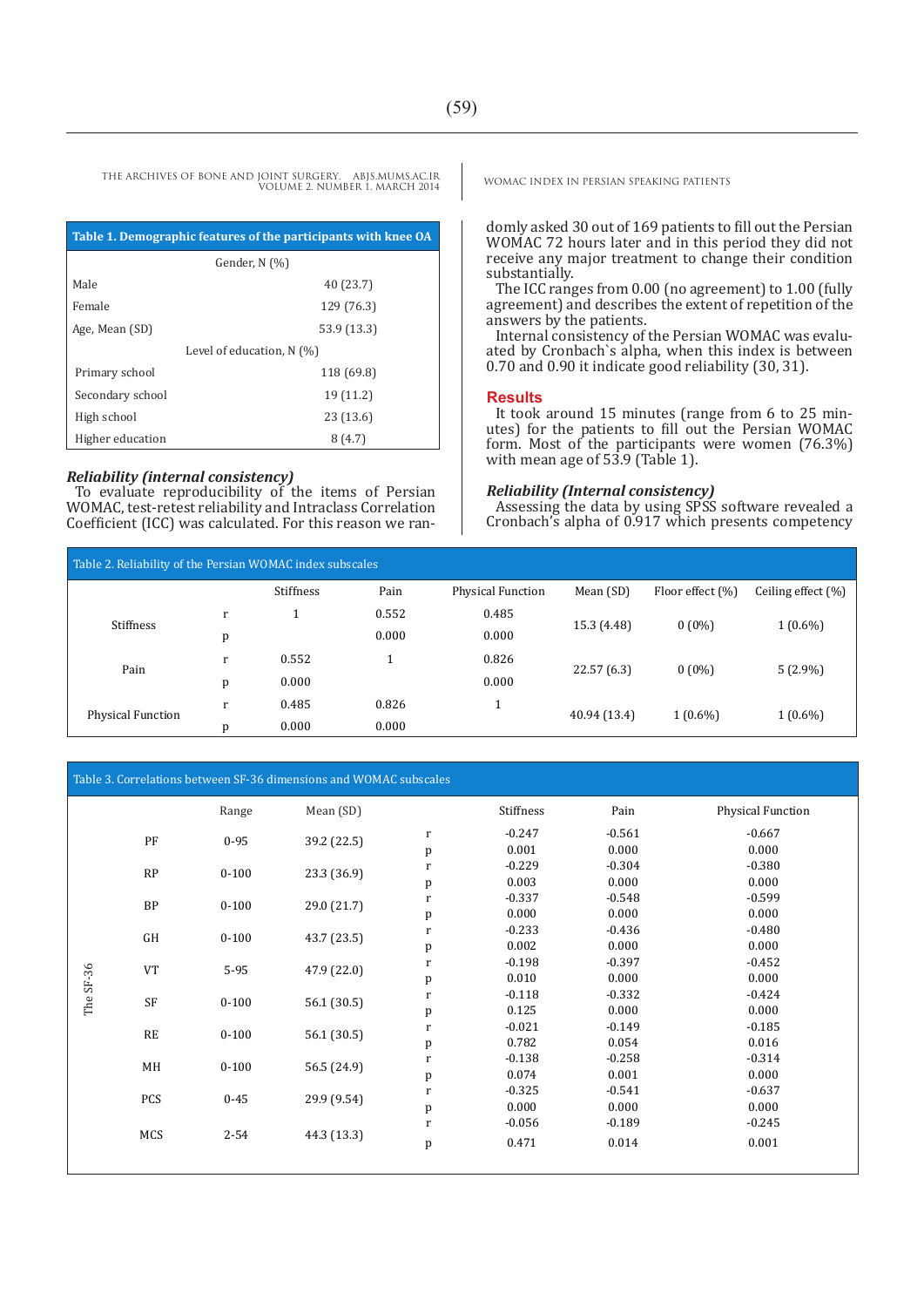| Table 4. Correlation between subscales of the Persian WOMAC<br>and total score of the Persian KOOS (N=169) |                          |   |          |  |  |
|------------------------------------------------------------------------------------------------------------|--------------------------|---|----------|--|--|
|                                                                                                            | Correlation              |   | KOOS     |  |  |
|                                                                                                            | Knee stiffness           | r | $-0.559$ |  |  |
|                                                                                                            |                          | р | 0.000    |  |  |
|                                                                                                            | Pain                     | r | $-0.842$ |  |  |
| WOMAC                                                                                                      |                          | р | 0.000    |  |  |
|                                                                                                            | <b>Physical Function</b> | r | $-0.894$ |  |  |
|                                                                                                            |                          | р | 0.000    |  |  |
|                                                                                                            |                          |   |          |  |  |

of the questionnaire's internal consistency to act as a reliable tool.

Inter-correlation matrix among different scales of the Persian WOMAC index was done to discover the dependency between various aspects of the questionnaire within its subscales. The test yielded a highly significant correlation between all subscales including stiffness, pain, and physical function. Table 2 demonstrates more information regarding the findings.

# *ICC (Interclass Correlation Coefficients)*

In order to check the test-retest reliability of the survey, Interclass Correlation Coefficient carried out. The average measure was shown to be 0.964.

# *Validity (construct validity)*

For the purpose of finding the dependency between different domains of the Persian WOMAC and Persian SF-36, Pearson`s correlation coefficient was applied. As we have showed in Table 3, there was a significant correlation between almost all dimensions of both questionnaires. However, this correlation did not occur between SF, RE, MH, MCS and Stiffness as well as RE and Pain.

Among them, the highest score which achieved by the patients was the MH sub scale (56.5). On the other hand, RP showed to have the lowest level (23.3) between them. Table 3 shows more information regarding mean SF-36 scores of the participants.

In order to check the validity of the survey more, we assessed the correlation between Persian WOMAC and KOOS as well. There was a significant negative correlation between sub scales of the Persian WOMAC and total score of the Persian KOOS (Table 4).

# **Discussion**

Although Knee osteoarthritis is a chronic disease that is not fatal, but cause major impact on emotional, daily physical and social activity of patients. Consequently, it affects health related quality of life. Non-operative or operative treatments not only improve pain and mobility but also quality of life as a whole.

The WOMAC index is widely used by clinical investigators in clinical trials, large-scale databases and registries. The psychometric properties of the questionnaires

measuring the HRQOL are established by studying their validity, reliability and responsiveness.

As an international well known clinical specific-disease patient-reported measurement, it has been validated by different studies including the studies by Davis *et al*, Akker-Scheek *et al* and Salaffi *et al* in Italy (22, 32, 33).

## *Reliability*

Assessment of reliability by Cronbach's alpha revealed a very satisfactory result which is 0.96. Similarly, other studies in Spain, and Italy reached to almost the same finding of Cronbach's alpha of 0.88 and 0.89 respectively  $(7, 33)$ .

In the study from Netherland, Intraclass correlation of the Dutch WOMAC index demonstrated to be 0.87 (32). On the other hand, this figure in Germany showed to be between 0.55 and 0.74 (8). The lowest amount found in the Arabic translation of the questionnaire which was 0.61 (12). Test-retest reliability in the current survey of the Persian WOMAC showed to be very satisfactory and the number reached to 0.96.

**Validity**<br>The Persian SF-36 as a valid and standard questionnaire was used to examine how competent is the Persian WOMAC instrument to assess different subjects related to knee OA problem. In Turkey, the results showed a significant correlation between WOMAC and Turkish SF-36 (11). Similarly, Spanish study could reach to the same finding (7). In addition to these, Japanese investigators just could show the relation of General Health (GH) and Bodily Pain (BP) components of the SF-36 with sub scores of WOMAC (10). Conversely, Chinese version revealed a poor correlation between these two questionnaires  $(9)$ . In our current study, we also did a more powerful validity assessment by comparing the Persian KOOS and Persian WOMAC index. As its shown in Table 4, the Pearson test demonstrates a negative significant correlation between items of these two instrument; the Persian KOOS and Persian WOMAC index. This finding confirms efficient validity of the Persian WOMAC index.

In conclusion, the Persian WOMAC index is a valid and reliable patient- reported clinical instrument for knee osteoarthritis.

### **Acknowledgements**

This research was supported by Mashhad University of Medical Sciences.

Mohammad H Ebrahimzadeh MD Hadi Makhmalbaf MD Ali Birjandinejad MD Farideh Golhasani keshtan MS Hosein Asghar Hoseini MD Seyed Mahdi Mazloumi MD

Orthopedic Research Center, Ghaem Hospital, Mashhad University of Medical Sciences , Ahmad-abad St,Mashhad, 91799-9199 Iran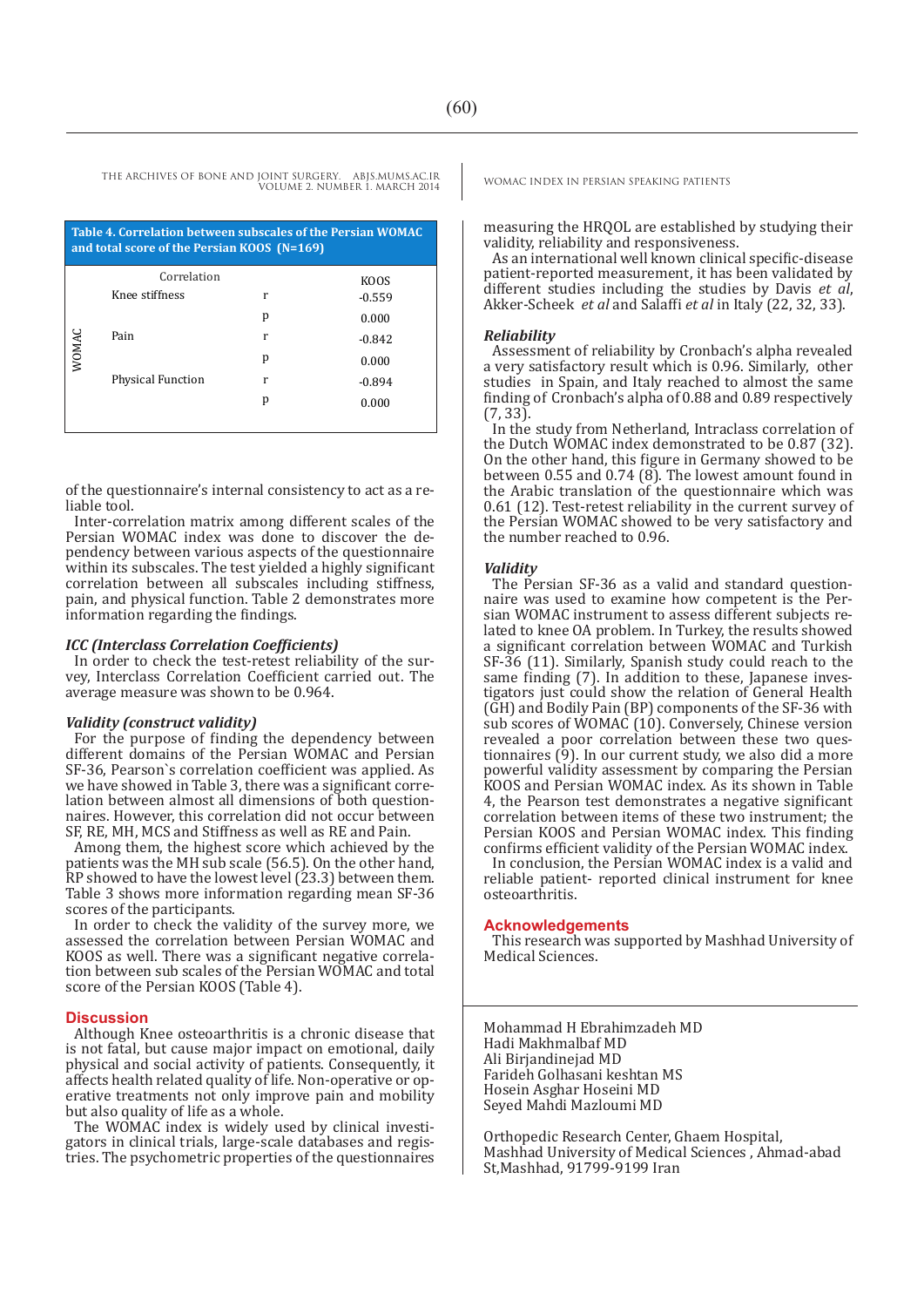# **References**

- 1. Kurtaiş Y, Oztuna D, Küçükdeveci AA, Kutlay S, Hafiz M, Tennant A. Reliability, construct validity and measurement potential of the ICF comprehensive core set for osteoarthritis. BMC Musculoskelet Disord. 2011;12:255.
- 2. Neogi T, Felson D, Niu J, Nevitt M, Lewis CE, Aliabadi P, et al. Association betwe en radiog raphic feat ures of kne e oste oarthritis and pain: results from two coh ort studies. BMJ. 2009;339: 2844.
- 3. Haq SA, Davatchi F. Osteoarthritis of the knees in the COPCORD world. Int J Rheum Dis. 2011; 14(2):122-9.
- 4. Lysholm J, Tegner Y. Knee injury rating scales. Acta Orthop. 2007;78(4):445-53.
- 5. Bellamy N, Buchanan WW, Goldsmith CH, Campbell J, Stitt LW. Validation study of WOMAC: a health status instrument for measuring clinically important patient relevant outcomes to antirheumatic drug therapy in patients with osteoarthritis of the hip or knee. J Rheumatol. 1998;15: 1833–40.
- 6. Villanueva I, del Mar Guzman M, Javier Toyos F, Ariza-Ariza R, Navarro F. Relative efficiency and validity properties of a visual analogue vs a categorical scaled version of the Western Ontario and McMaster Universities Osteoarthritis (WOMAC) Index: Spanish versions. Osteoarthritis Cartilage. 2004;12:225-31.
- 7. Escobar A, Quintana JM, Bilbao A, Azkárate J, Güenaga JI. Validation o f the Spanish Version of the WOMAC Questionnaire for Patients with Hip or Knee Osteoarthritis. Clin Rheumatol. 2002; 21(6):466-71.
- 8. Stucki G, Meier D, Stucki S, Michel BA, Tyndall AG, Dick W, et al. Evaluation of a German version of WOMAC (Western Ontario and McMaster Universities) Arthrosis Index. Z Rheumatol. 1996; 55(1):40-9.
- 9. Cheung RT, Ngai SP, Lam PL, Chiu JK, Fung EY. Chinese translation and validation of the Kujala scale for patients with patellofemoral pain. Disabil Rehabil. 2012;34(6):510-3.
- 10. Hashimoto H, Hanyu T, Sledge CB, Lingard EA. Validation of a Japanese patient-derived outcome scale for assessing total knee arthroplasty: comparison with Western Ontario and McMaster Universities osteoarthritis index (WOMAC). J Orthop Sci. 2003; 8: 288-93.
- 11. Tüzün EH, Eker L, Aytar A, Daşkapan A, Bayramoğlu M. Acceptability, reliability, validity and responsiveness of the Turkish version of WOMAC osteoarthritis index. Osteoarthritis Cartilage. 2005;13(1):28-33.
- 12. Guermazi M, Poiraudeau S, Yahia M, Mezganni M, Fermanian J, Habib Elleuch M, et al. Translation, adaptation and validation of the Western Ontario

and McMaster Universities osteoarthritis index (WOMAC) for an Arab population: the Sfax modified WOMAC. Osteoarthritis Cartilage. 2004;12(6):459- 68.

- 13. Bellamy N, Buchanan WW, Goldsmith CH, Campbell J, Stitt LW. Validation study of WOMAC: a health status instrument for measuring clinically important patient relevant outcomes to antirheumatic drug therapy in patients with osteoarthritis of the hip or knee. J Rheumatol. 1988; 15:1833-40.
- 14. Montazeri A, Goshtasebi A, Vahdaninia M, Gandek B.The Short Form Health Survey (SF-36): Translation and validation study of the Iranian version. Quality of Life Research. 2005;14: 875-82.
- 15. Roos EM, Toksvig-Larsen S. Knee injury and Osteoarthritis Outcome Score (KOOS) – validation and comparison to the WOMAC in total knee replacement. Health Qual Life Outcomes. 2003;1:17.
- 16. Salavati M, Mazaheri M, Negahban H, Sohani SM, Ebrahimian MR, Ebrahimi I, et al. Validation of a Persian-version of Knee injury and Osteoarthritis Outcome Score (KOOS) in Iranians with knee injuries. Osteoarthritis Cartilage. 2008;16(10):1178-82.
- 17. Vaquero J, Longo UG, Forriol F, Martinelli N, Vethencourt R, Denaro V. Reliability, validity and responsiveness of the Spanish version of the Knee Injury and Osteoarthritis Outcome Score (KOOS) in patients with chondral lesion of the knee. Knee Surg Sports Traumatol Arthrosc. 2014; 22(1):104-8.
- 18. Örtqvist M, Roos EM, Broström EW, Janary PM, Iversen MD. Development of the Knee Injury and Osteoarthritis Outcome Score for children (KOOS-Child): comprehensibility and content validity. Acta Orthop. 2012;83(6):666-73.
- 19. Briem K. Reliability, validity and responsiveness of the Icelandic version of the knee injury and osteoarthritis outcome score (KOOS). Laeknabladid. 2012; 98(7-8):403-7.
- 20. Salavati M, Akhbari B, Mohammadi F, Mazaheri M, Khorrami M. Knee injury and Osteoarthritis Outcome Score (KOOS); reliability and validity in competitive athletes after anterior cruciate ligament reconstruction. Osteoarthritis Cartilage. 2011;19(4):406-10.
- 21. Gonçalves RS, Cabri J, Pinheiro JP, Ferreira PL, Gil J. Reliability, validity and responsiveness of the Portuguese version of the Knee injury and Osteoarthritis Outcome Score--Physical Function Short-form (KOOS-PS). Osteoarthritis Cartilage. 2010; 18(3): 372-6.